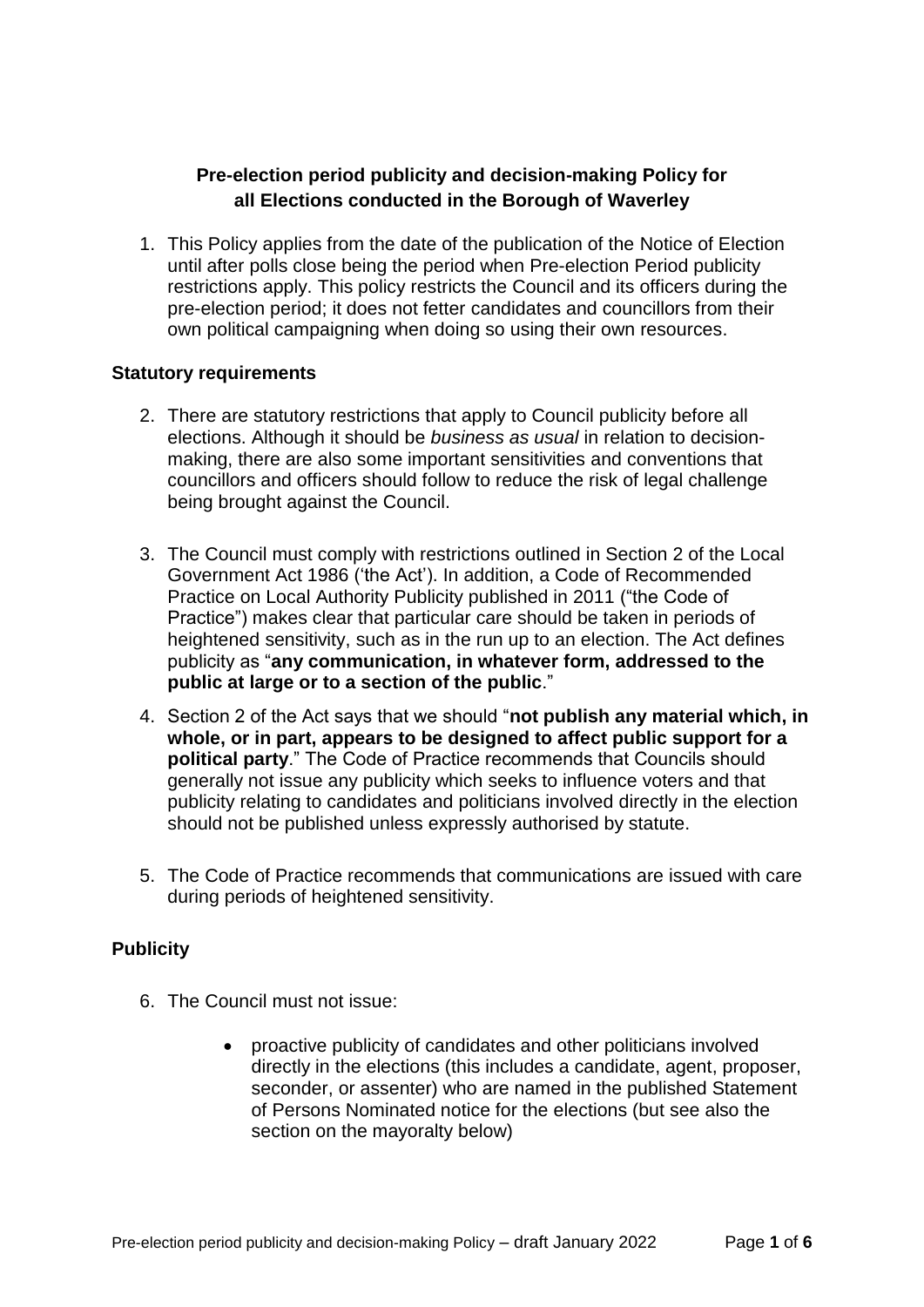- publicity that deals with controversial issues that could specifically be linked to a relevant issue in the elections. If this cannot be avoided, the publicity should present issues clearly and fairly with opposing points of views represented.
- publicity that reports views in such a way that clearly identifies them with individual members or groups of members directly involved in the elections.
- 7. Publicity includes:
	- news releases and media enquiries
	- emails, online and printed newsletters
	- banners, posters, leaflets, booklets and publications
	- social media information such as postings on Facebook or Twitter including video and audio clips and photographs
	- consultation information
	- information on our website
- 8. However, the Council can:
	- respond to enquiries from the media provided that the answers given are factual and not party political
	- if needed, publish factual information which identifies the names, wards and parties of candidates
	- comment on a relevant issue where there is a genuine need for a councillor-level response to an important event outside of the Council's control or in relation to reactive media releases, with a response by a relevant lead officer
	- continue with *business as usual* officer decision making and urgent meetings if required.
- 9. During the pre-election period the Council will avoid:
	- **including councillors or persons directly involved in the election in any publicity** other than the factual information referred to above  relevant lead officers may be quoted instead as necessary
	- organising photo opportunities or events which could be seen as giving candidates, councillors or other political office holders a platform for political comment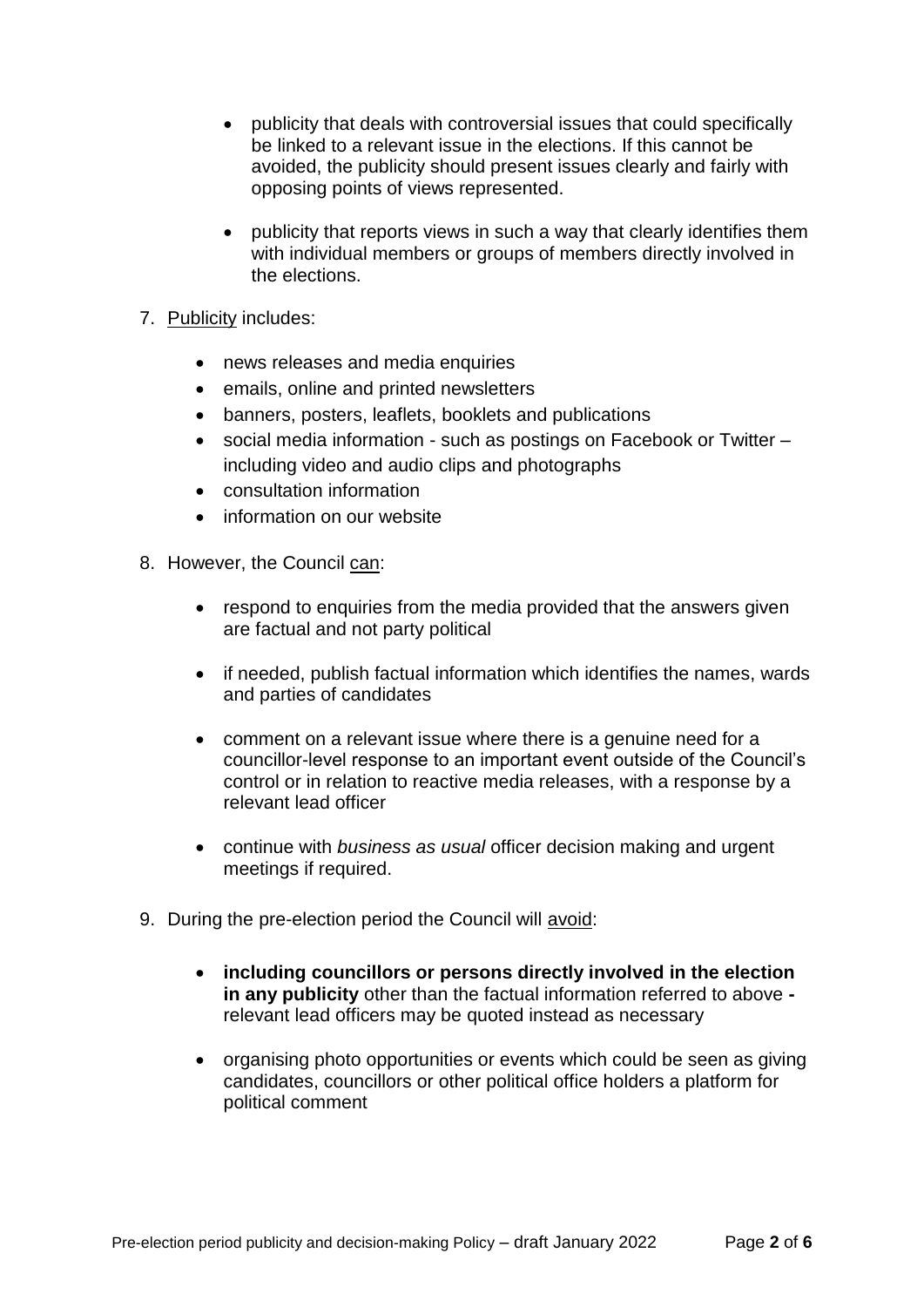- publications, events or promotions, and postpone them until after the elections if proceeding could give the appearance of seeking to affect support for a political party or candidate involved in the elections
- commenting on matters of political controversy unless to refrain from comment would, in the opinion of the Joint Chief Executive and Monitoring Officer, be harmful to the Council's reputation and best interests
- references in publications to the period the current administration has been in office or to the Council's future commitments, if to do so could be seen to affect support for a political party or candidate involved in the elections

## **Social media**

10.The following guidance applies to all Council social media channels that are managed and monitored by Council officers. These rules apply generally at all times but some need more careful consideration during the pre-election period.

11.Officers must not:

- Share content from political parties, councillors or politicians (but see also the section on the mayoralty below).
- Add content on matters that are politically controversial.
- Post, tweet, or share text, images, or video of political parties, councillors, politicians or subjects that are politically controversial.
- Start a significant digital campaign, unless it can be demonstrated that this was included in the communications schedule before the election was called and is not politically controversial

### **Decision making and Committee Meetings**

12.The principle of the Council carrying on with *business as usual* during the preelection period is subject to the wider context of pre-election sensitivity as to publicity.

Specifically:

- Regular Full Council, Executive, and Committee meetings (excluding Planning Committee, Licensing Sub-Committee and Licensing Regulatory Sub-Committee) will not be scheduled during the Pre-election Period;
- Where an unscheduled election is called, meetings scheduled to take place in the Pre-election Period (other than meetings of the Planning Committee, Licensing Sub-Committee and Licensing Regulatory Sub-Committee) may be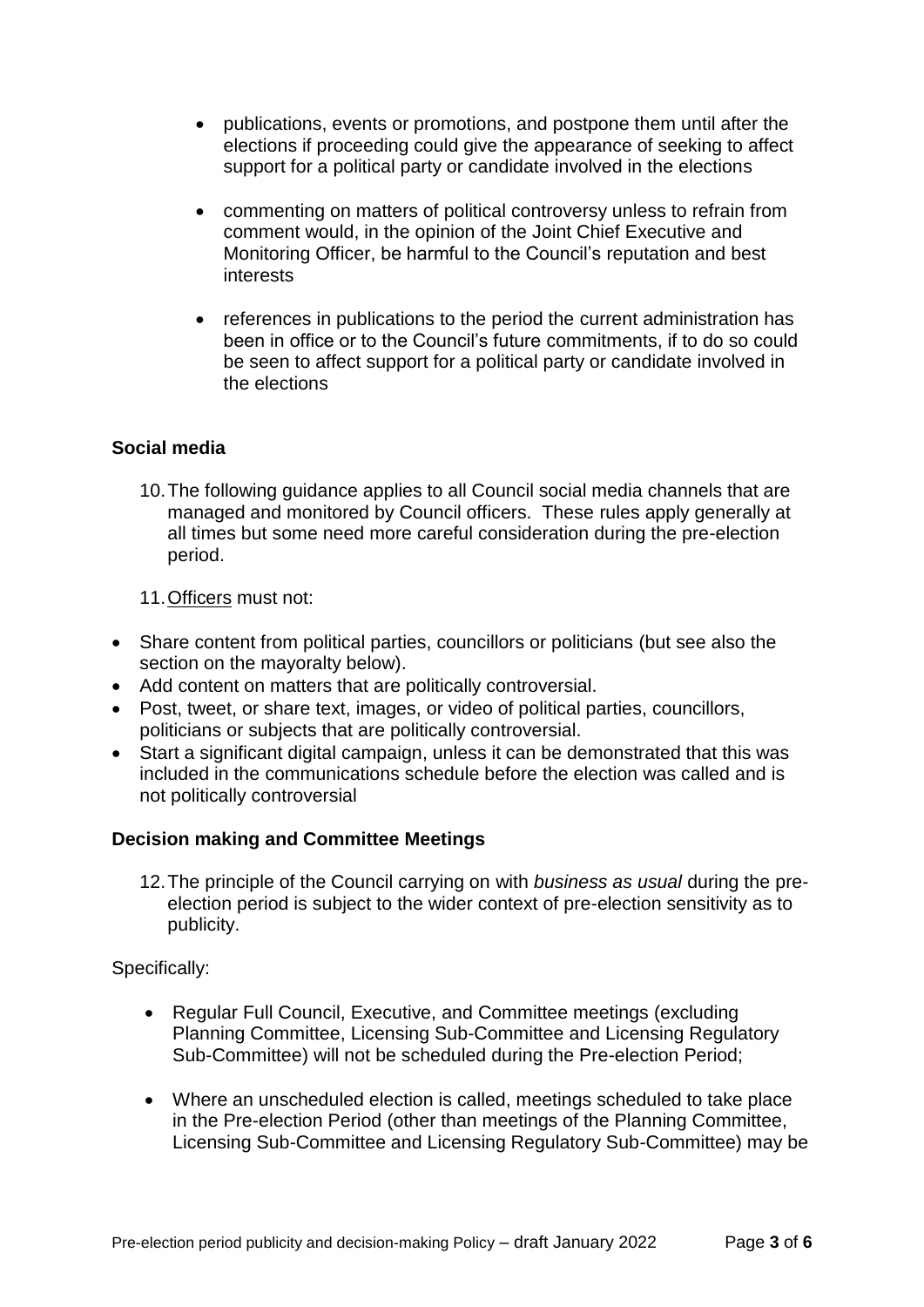cancelled if it is considered by the Joint Chief Executive prudent to do so; and

 Extraordinary Full Council and/or Special Committee meetings will be arranged if, in the opinion of the Joint Chief Executive and Monitoring Officer, it is considered to be in the Council's interests to hold them for urgent items of business.

### **Public Consultation**

- 13.Public consultation exercises should generally not take place during the Preelection Period, unless not to do so would be harmful to the Council best interests or unlawful.
- 14.The Joint Chief Executive, in consultation with the Monitoring Officer, will make the final decision in relation to whether a public consultation exercise should take place or not.

### **Third parties**

15.The restrictions on publicity in an election period apply to publicity issued by third parties if they are assisted by Council funding. For example, where it could be shown that Council funding is being used to pay for a charity's publicity, the Council will take reasonable steps to ensure that that organisation complies with this pre-election period policy.

#### **The Mayoralty and Council events**

- 16.The Mayoralty is considered to be politically neutral and where, during the pre-election period, an elected Councillor response is required the Mayor should be the spokesperson.
- 17.Council communications including Social media posts by and about the Mayor can continue as long as they are not of a political nature.
- **18.**The Council should avoid holding events which could give the appearance of seeking to affect support for a political party or candidate involved in the elections. The Joint Chief Executive, in consultation with the Monitoring Officer, will make the final decision in relation to whether an event should be deferred or not.

#### **Requests for Information**

19.The Council is still legally required to respond to requests for information under Freedom of Information and related legislation. The Council should continue to ensure that all requests are treated even-handedly, with no preference shown to a particular group or party.

#### **Elected councillors**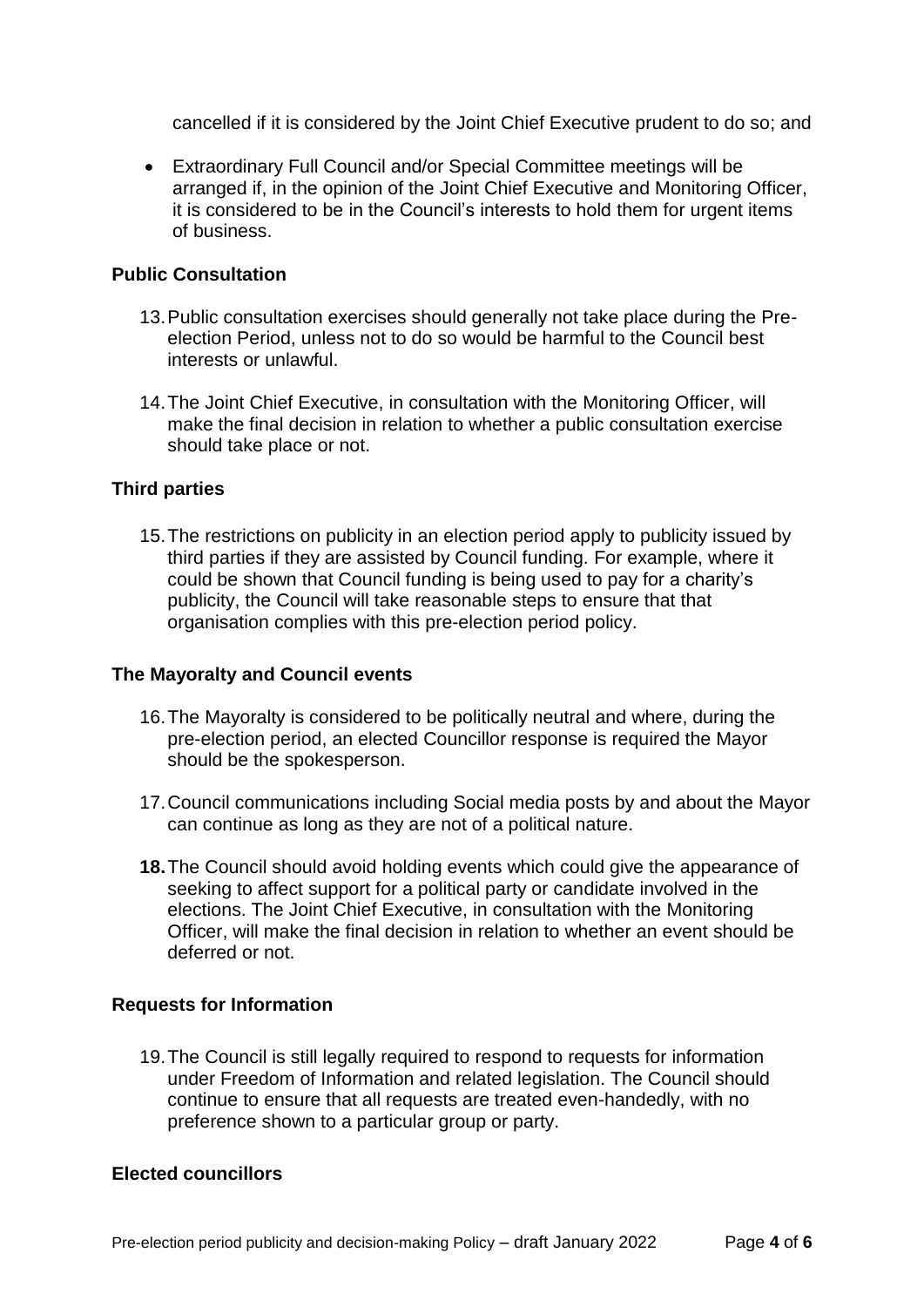- 20.Please note that the pre-election period restrictions generally relate to the Council and publicity in that period and not to individual councillors.
- 21.This means that individual councillors or political parties may contact the press directly, respond to their calls and set up their own photo shoots and publicity to promote a candidate or political party in the elections. However, they may not use the Council's resources (including ICT resources and email accounts), premises or facilities to do so. Councillors who breach or attempt to breach the restrictions or who put pressure on officers to break these rules may be in breach of the Councillors' Code of Conduct.

### **Council officers**

- 22.Officers should take care in responding to requests for ad hoc meetings of a public nature to ensure that they are required only for the proper discharge of the Council's business.
- 23.Officers should not supply Council photographs or other materials to councillors or anyone directly involved in the election, unless they have verified that they will not be used for campaigning purposes.
- 24.Officers should exercise caution if invited to any event in which election candidates participate. They should seek the Monitoring Officer's advice in such circumstances.
- 25.Those officers who are in politically restricted posts must refrain from taking part in canvassing or campaigning for a political candidate or party.
- 26.*Business as usual* officer decisions may continue be taken. However, politically controversial items may be deferred until after the election if to continue would, in the opinion of the Joint Chief Executive, the Borough Returning Officer and the Monitoring Officer, be harmful to the conduct of the election.

#### **Risks**

27.If these rules about publicity are broken, the Council could be subject to legal challenge and, in a worst-case scenario, election results could be invalidated. Officers who fail to observe the rules may be liable to disciplinary action.

### **By-Elections**

28. Although the full pre-election publicity procedures set out in the Policy will not be appropriate for ward by-elections, the Council and its officers will exercise extra caution and may apply some of the principles of this policy.